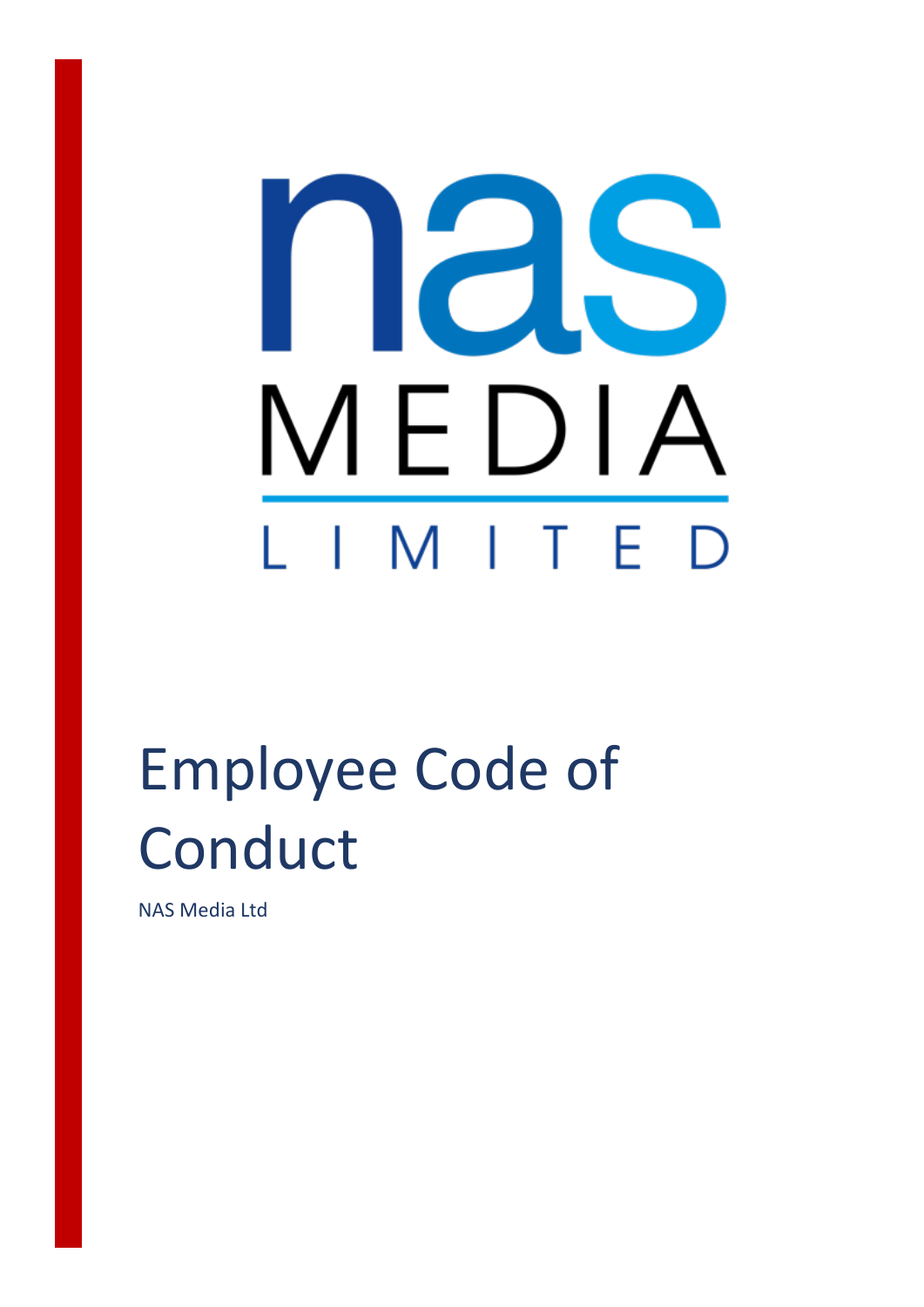# **NAS Media Safegaurding Code of Conduct**

### **1 Introduction**

The Safeguarding Code of Conduct outlines the conduct expected of all employees and any contractors working on our behalf. For ease this document refers to them all as **employees**.

The underpinning principles of the Code are that:

- The welfare of young people is paramount.
- It is the responsibility of all employees to behave with integrity, maturity and good judgement.

#### **2 Purpose**

The Safeguarding Code of Conduct will;

- Help to protect young people from abuse and/or inappropriate behaviour from employees.
- Ensure a safe working environment for all those engaged in NAS Media activity and events conducted both in person and in online working environments.
- Clarify the standard of behaviour required of all employees.
- Reduce the possibility of unfounded allegations of abuse being made against employees.

The Safeguarding Code of Conduct is intended to provide a minimum framework for safer working practices for employees who have contact with young people at all levels of engagement and events.

Employees should be mindful that their behaviour should reflect the spirit of the Safeguarding Code of Conduct in their personal life too. Employees should not behave in a way that would undermine the reputation of NAS Media be it in a professional or personal capacity.

### **3 Duty to uphold the safeguarding Code of Conduct**

Compliance with this Code will be included in all employment contracts and a copy must be read and signed by anyone joining the organisation or working on its behalf with young people.

It is the responsibility of all employees to ensure that their behaviour meets the standards in this Code. Any breaches of the Code must be reported to Meg Kanka or Simon Bennie within one working day. A decision will then be made as to the appropriate course of action to be taken. A record must be kept of any breach and the outcome.

Breaches of the Code may result in disciplinary action up to and including dismissal and, where appropriate, referral to the authorities if the breach constitutes a safeguarding allegation.

### **4 Working with children and adults at risk**

**4.1** When working with young people through any NAS events, it is essential that employees:

- Treat all young people fairly, without prejudice or discrimination and avoid favouritism.
- Behave in a calm, positive and encouraging way.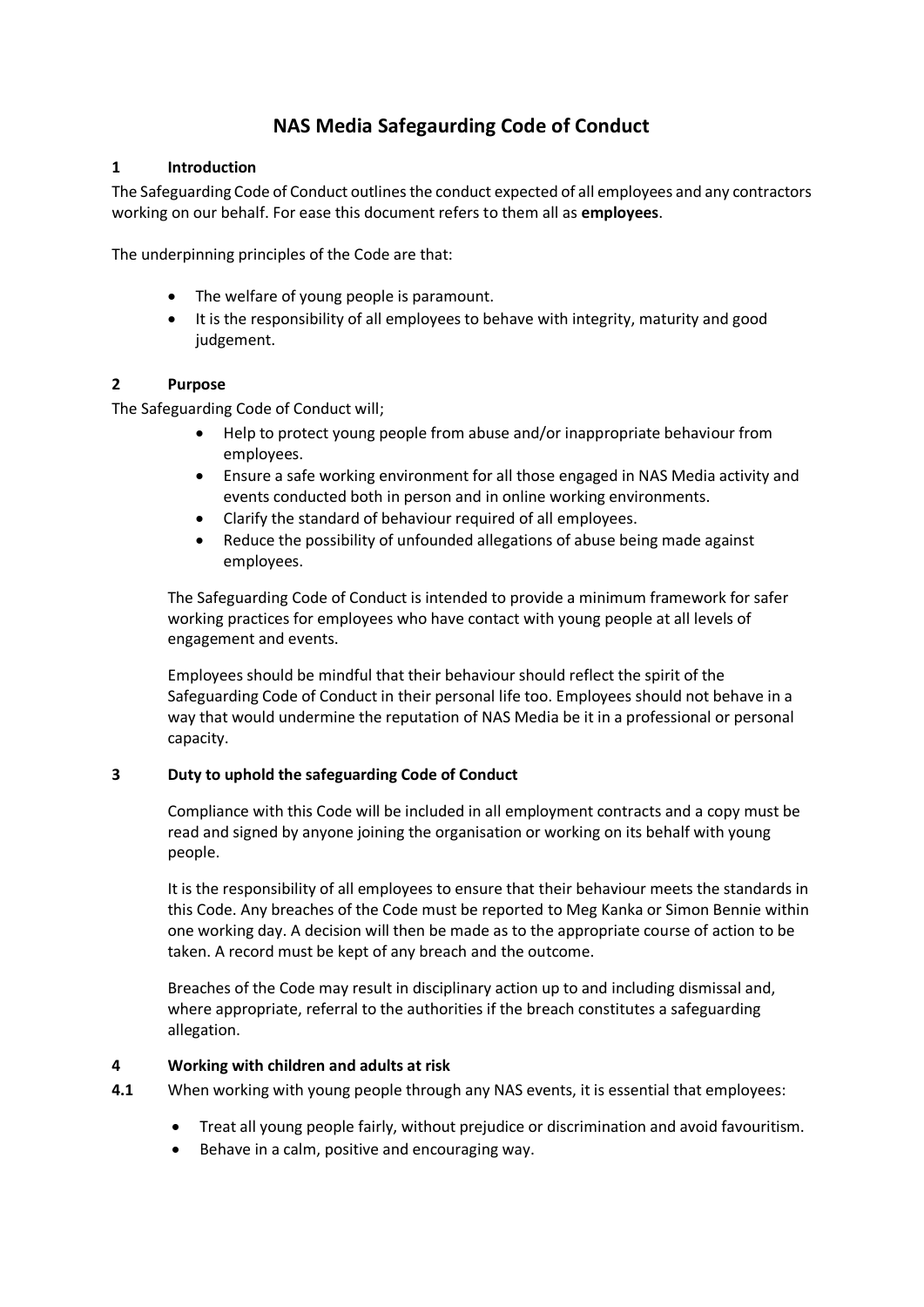- Ensure that safeguarding concerns, allegations or disclosures are taken seriously and acted upon by following the NAS Media Safeguarding Policy and Procedures.
- Ensure that the focus of the relationship with a young person (including their family in some cases) remains professional. It is not appropriate to develop the relationship into a friendship that goes beyond the parameters of the activity or role or for it to develop into an intimate relationship.
- Plan activities with young people so that more than one adult is present, or at least within sight of others.
- Ensure that if you are required to spend time alone with a young person in carrying out your duties, or if a person specifically asks for or needs one to one time, that another employee knows where you and the young person will be and the purpose of this meeting.
- Respect a young person's right to personal privacy but never agree to keep any information relating to the harm of a young person confidential.
- Ensure that dangerous or otherwise unacceptable behaviour is challenged and managed.
- Be aware that young people can develop infatuations (crushes) towards those working with them. If this is happening, tell Meg Kanka or Simon Bennie and then respond to the situation in a way that maintains the dignity of all concerned.
- Plan activities so that they are held in suitable venues and locations for young people.
- Risk assess any new events for young people.
- Ensure that if a young person needs physical comfort that this is done in a way that is both age appropriate and respectful of their personal space. Never act in a way which may be perceived as threatening or intrusive. Always check with a young person before you act to make sure they are comfortable with such touching. Physical contact should not be done in a hidden or secretive way that could be misconstrued by anyone else observing it. Physical contact should be limited to a sideways hug or touch of the arm or hand.
- Ensure that if any kind of physical support is required during any events, it is provided only when necessary in relation to the event and that another colleague can observe whenever possible.

### **4.2 Employees must not:**

- Conduct a sexual relationship either in person or online with a young person or indulge in any form of sexual contact with them regardless of the age of consent. This would constitute a breach of a position of trust and is never acceptable even if the young person is aged 16 years or above and can legally consent to a sexual relationship.
- Physically, emotionally or sexually abuse, maltreat or exploit any young person or neglect their basic physical or psychological needs.
- Swear or make sarcastic, derogatory or sexually suggestive comments or gestures.
- Engage in or allow any sexually provocative games involving or observed by young people, whether based on talking or touching.
- Work under the influence of alcohol or drugs.
- Smoke or vape with or in front of young people.
- Discuss personal or sexual relationships in front of, or with, young people.
- Give or receive gifts or substances such as drugs, alcohol, cigarettes, e-cigarettes from or to a young person or their family.
- Use any type of physical punishment to discipline. Shouting should be a last resort.
- Do things of a personal nature that a young person can do for themselves.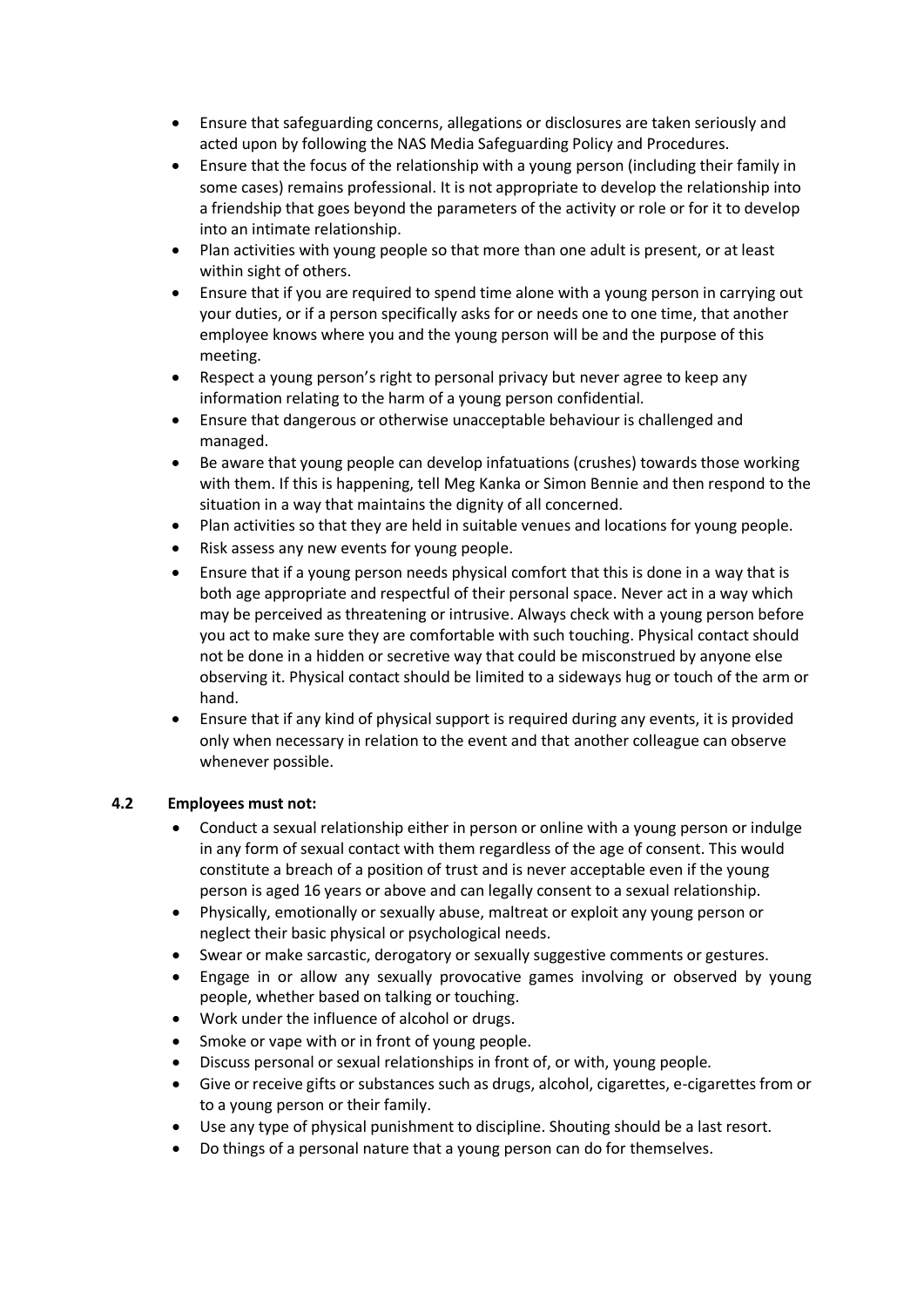- Travel alone with a young person in a car unless it has been risk assessed and is in line with the lone working and transport policies and appropriate insurance cover.
- Steal, or condone someone else's stealing, regardless of the value of the stolen item.
- Photograph or film anyone without first obtaining written consent.
- Use any device to 'upskirt' a young person. Up skirting is the practice of taking a nonconsensual photograph or film under a person's skirt or kilt. It is illegal to do so.
- Broadcast or show any audio or visual material (CDs, DVDs, videos, photos, films, computer or games etc.) that has inappropriate content for young people.
- Invite, or allow a young person met through work into your home.
- Arrange to meet a young person outside of your work role or event where the purpose is one of friendship or an intimate relationship.
- Take advantage of the vulnerability of a young person to achieve financial gain.

### **4.3 Communication with children and adults**

The following sections of the Safeguarding Code of Conduct outline expectations for communicating with young people via phones, mobile devices, email, texts, social media and apps.

### **4.3.1 Online and e-safety**

The term online safety can be defined as the process of limiting the risks to young people and our employees when communicating via the internet, digital and mobile devices and using social media e.g. blogs, online tuition, social networking sites such as Facebook, Twitter and Instagram. The online world is a rapidly changing one with new technologies, applications and social media sites emerging every day. Whilst this is a very positive development NAS Media recognises that online activity can present risks to young people – increasingly so during the pandemic too.

### **4.3.2 Conduct and content**

- When communicating with young people online observe the same rules of behaviour as if speaking with them in person that is by being professional polite and respectful.
- Always present yourself as professionally as you would if you were giving a faceto-face lesson, in dress and in manner.
- Do not swear or say anything (using the written word, images or icons) that could be regarded as sexual innuendo, bullying or discrimination.
- Only contact young people for work purposes and through work channels.
- Follow the Safeguarding Procedures if you are made aware of abuse online, or observe other employees uploading or posting any defamatory, obscene, abusive or harmful content.

### **You must not:**

- Use text speak abbreviations or symbols/emoticons (even if you ordinarily use these in your personal life) as these can be open to misinterpretation.
- Disclose non-public and personal information about NAS Media, its employees or the young people who register for our events other than young peoples' details to customers post event for follow up.
- Upload or post any defamatory, obscene, abusive or harmful content.
- Engage in the exchange of self-generated sexual images or messages (i.e. sexting, sharing nudes or semi nudes etc) with young people.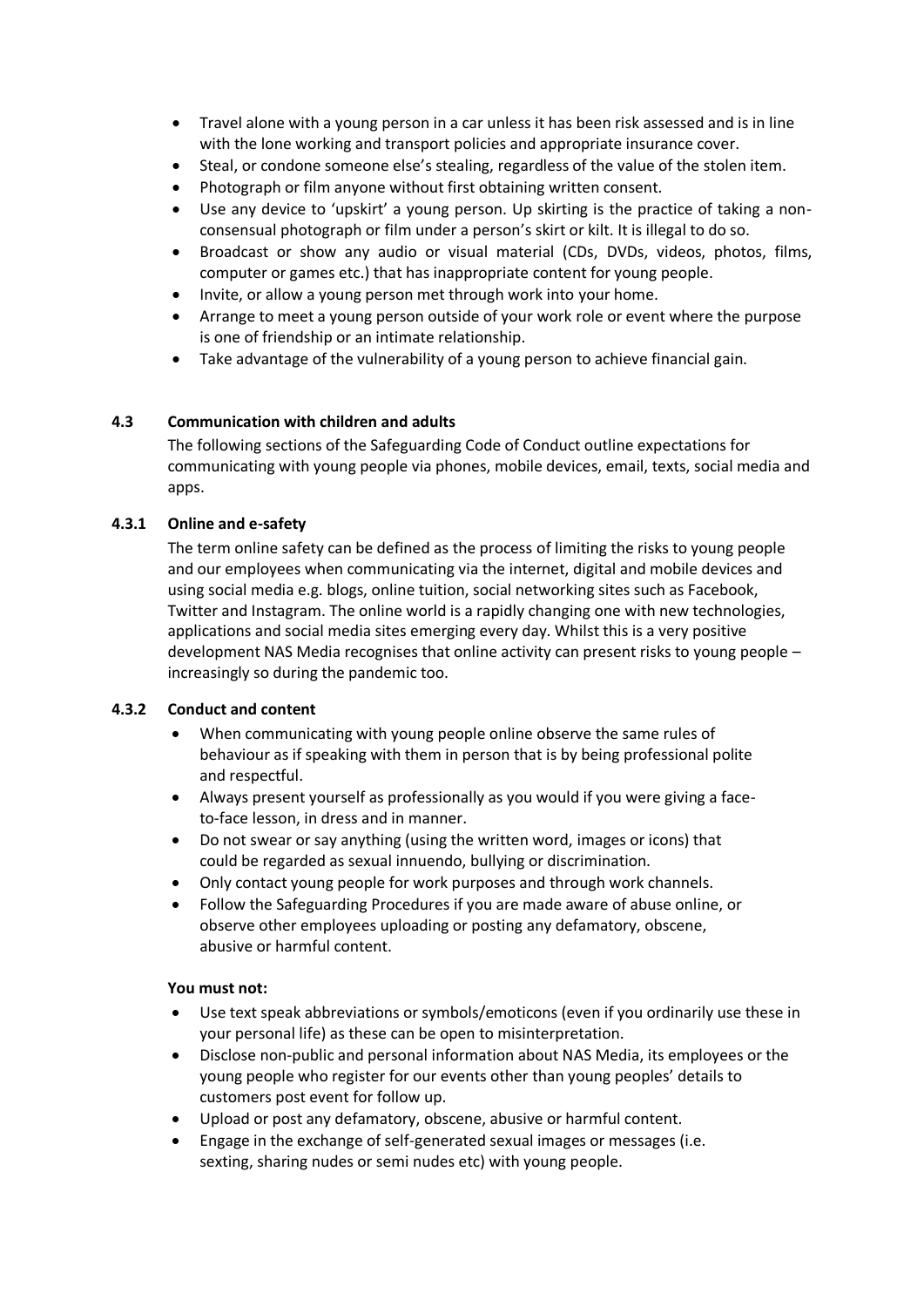- Use NAS Media IT equipment (including computers, laptops, mobile phones, notebooks, etc.) to view, download, create or share (with colleagues or others) illegal content including abusive images of children.
- Share personal contact details with young people. This includes mobile phone numbers, home address, social networking accounts, personal website/blog URLs, online image storage sites, passwords etc.
- Respond to approaches or communications from young people on personal social media, rather reply from a work channel instead.
- Ask to become an online friend or contact of a young person or add or allow them to join your personal contacts/friends list on social media, even if they make the initial approach.
- Use a personal digital camera or video for work this includes integral cameras on mobile phones unless this is part of NAS Media official business and has been agreed and documented by a line manager.

## **4.3.3 Openness and scrutiny**

- Ensure there is transparency about any engagement with young people so that it is auditable as this protects both employees and young people
- Do not use personal messaging facilities on social media or apps. If a message needs to be private then do this by work email exchange and copy in another person into the message such as a parent/carer and or colleague.
- It should always be clear who the communication is from when NAS Media employees are communicating with a young person. There should be no use of anonymous apps – that is where the sender can remain anonymous.
- Only use social media and applications where there is a permanent record of what's been said and sent thereby being open to scrutiny e.g. the use of Snapchat is inappropriate or disappearing messages.
- Always follow the safeguarding procedures for the action to take if a young person makes an initial approach for private contact, makes a disclosure of abuse to an employee or sends an inappropriate image or content.

### **4.3.4 Text messaging and other messaging services**

The use of text messaging to communicate with young people may increase the vulnerability of both the child or adult at risk and employees. However, there may be circumstances in which it is justified, subject to appropriate safeguarding considerations. In these circumstances, the following guidelines will apply:

- The decision to use social media platforms such as Facebook or Instagram to communicate with young people, should not be made by any employees in isolation and should be discussed and agreed with Meg Kanka or Simon Bennie. Where social media platforms are used they must belong to NAS Media rather than personal ones.
- All bulk text messages sent to young people should be sent through approved channels and recorded for audit purposes.
- Employees should only send individual text messages to a young person regarding a specific question or immediate request; employees should not engage in general conversation with young people via text message, rather texts should be used for information purposes.
- Ask whether the content of the message could be misunderstood or misinterpreted by someone else.
- Mobile phone numbers should be kept secure via passcode locks on phones and computers. Mobile phone numbers should not be shared with anyone else aside from